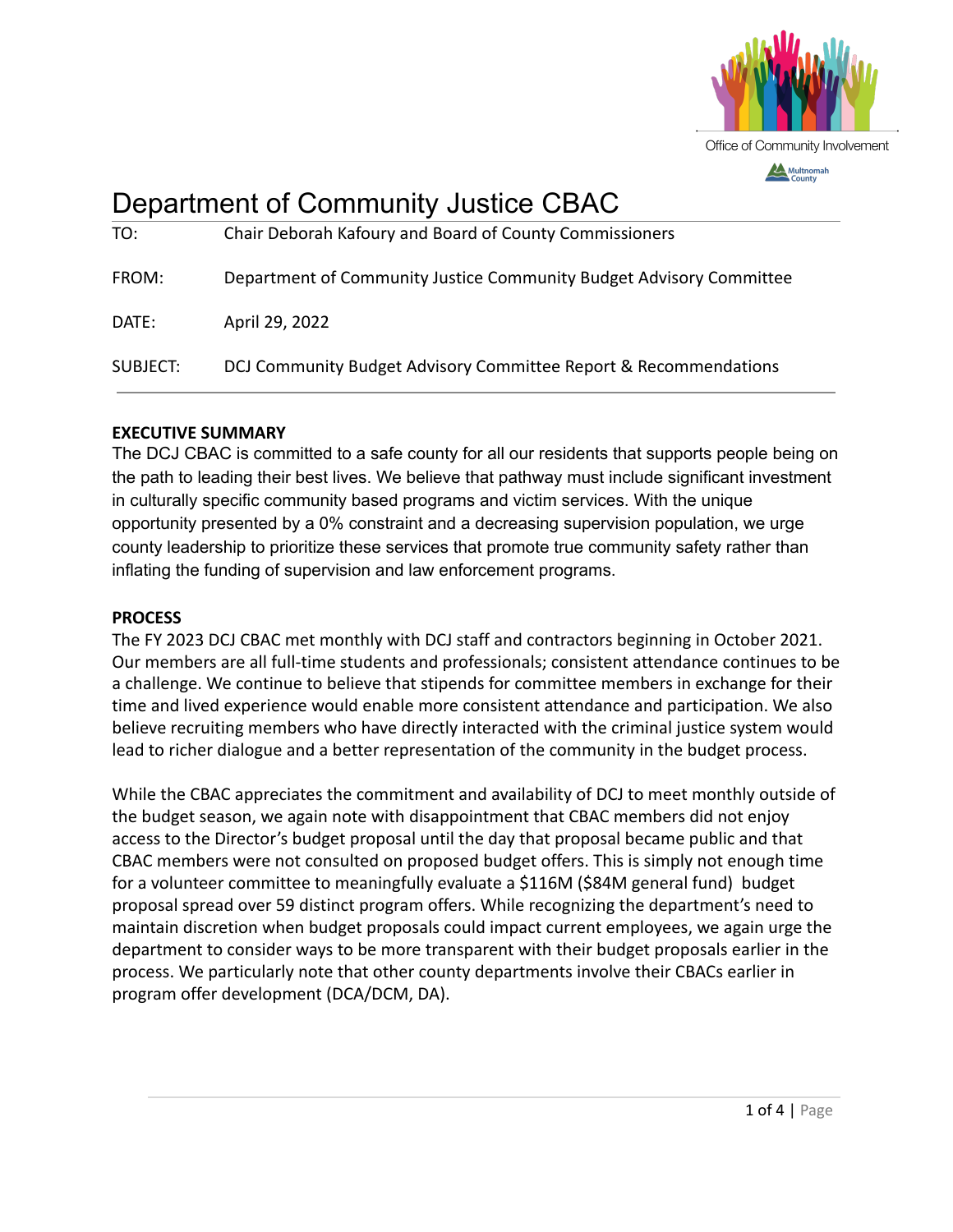# **EMERGING ISSUES & CHANGES**

For the first time in years, county departments were asked to propose a budget with a 0% constraint. At the same time, the public continues to push for drastic reimagining and transformation of our county's public safety system. This is a perfect opportunity for a transformative budget, with significant investments in culturally specific community-based resources and crime victim services. These programs serve the communities most impacted by crime and those harmed both historically and in the present day by the public safety systems of this region.

We are also facing an increase in violence in our county, which has been weaponized by political opportunists and some law enforcement leaders. While the causes of crime are complex, the systemic underinvestment and neglect of our communities was laid bare during the ongoing pandemic and racial justice protests. Every dollar spent on supervision, jail, and other systems of control is a dollar not invested in housing, education, health, and employment, which are factors that sustain community safety and prosperity.

# **BUDGET FEEDBACK**

Our recommendations are very similar to the recommendations that we shared for FY22. We urge county leadership to consider the decline in the supervision population and reallocate funding from supervision related services toward victim services and culturally specific community based programs, which are underfunded yet serve an increasing number of people.

**Increase in number of people served by victim services** – The number of people served by victim services is increasing significantly, even with similar numbers of initial contacts. We agree with the department in attributing this to the outreach efforts of the victim services unit in spite of the ongoing pandemic, which has likely made reaching crime survivors more difficult. In FY22, after the victim services unit served 85 survivors in FY20, the budget anticipated they would have served a total of 70 people in FY21, attributing the decline to the pandemic. Instead, the FY23 budget shows that the unit actually served 187 survivors in FY12. Even with the department's conservative estimate of serving 150 survivors in FY23, the general fund ask seems to have increased only by a 5% cost of living increase, which does not reflect the more than doubled workload.

# **Effective service from underfunded culturally specific community based services –**

Like the victim services unit, culturally specific community programs are serving more people, more effectively. Yet they are seeing a decline in funding. The Flip the Script program, for example, is estimated to have served more than three times the number of people anticipated in FY22 and is anticipated to have led to job placements for 10% more individuals than were anticipated. However, they are inexplicably facing a 2% cut in their funding.

*Members: Robbie Davis, Rebecca Fisher, Lisa Freeman, Aron Klein, Na'ama Schweitzer, Vera Warren Staff:**Tami Wallis, Karen Rhein* **2 of 4 | Page 2 of 4 | Page 2 of 4 | Page 2 of 4 | Page 2 of 4 | Page 2 of 4 | Page 2 of 4 | Page 2 of 4 | Page 2 of 4 | Page 2 of 4 | Page 2 of 4 | Page 2 of 4 | Page 2 of 4 | Page 2 o**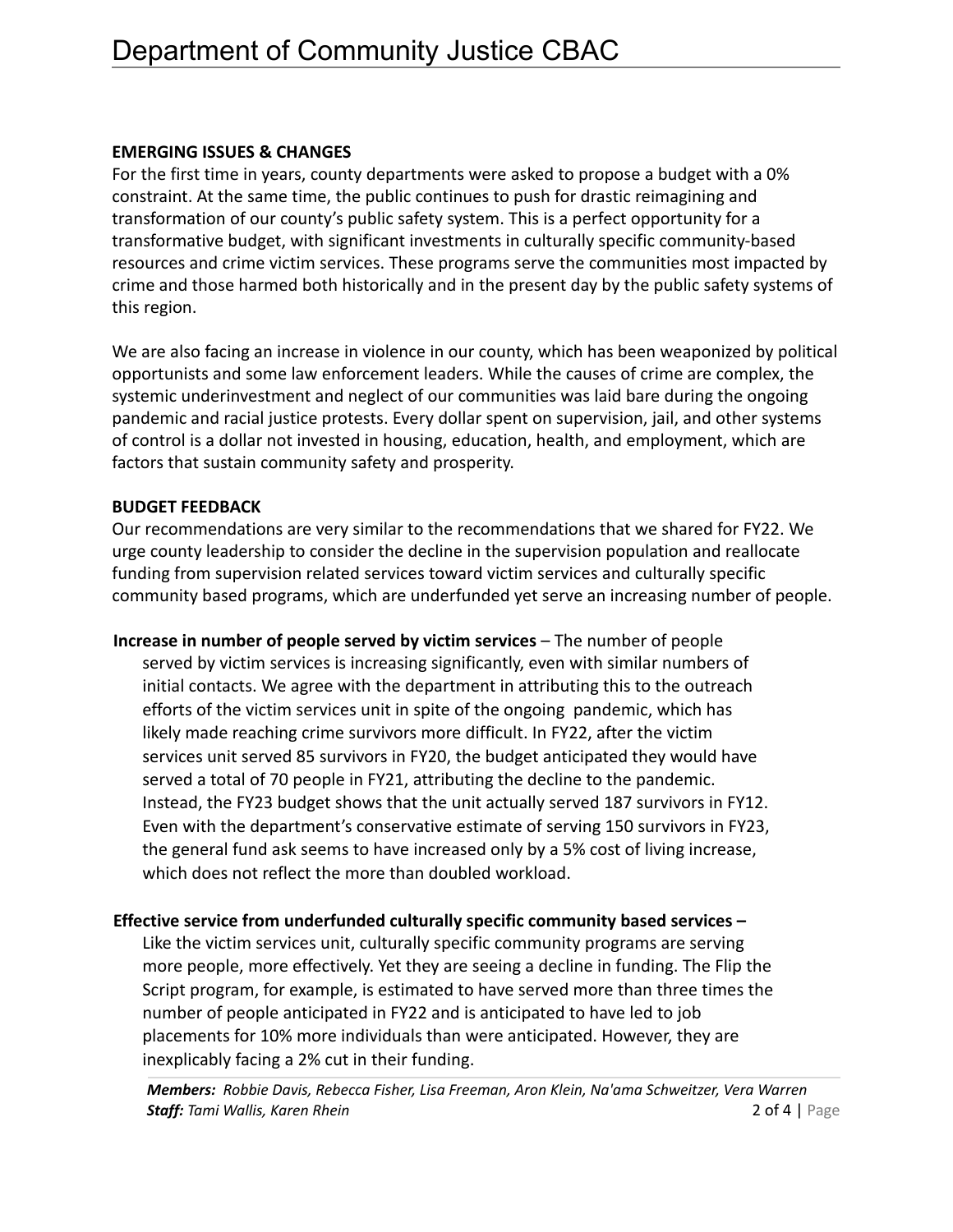**Reduction in number of people under supervision** – In contrast to victim services and culturally specific community based services, the supervision population is decreasing. In FY22, the department submitted a budget assuming an adult supervision population of 11,500. Our FY22 report looked at statewide and local trends and suggested that the actual population would be approximately 9,200 people. Ultimately, the adopted FY22 budget estimated an adult supervision population of 10,000. We are pleased to see that the department's submitted FY23 budget indicates that the estimated population in FY22 was approximately 9,000 and they are budgeting for that same number in FY23.<sup>1</sup> The juvenile numbers are even more stark. The department anticipated 1,200 juvenile referrals in FY22, but the submitted FY23 budget shows an estimate of 600 referrals in FY22 and they anticipate 600 referrals in FY23. Yet, the department continues to budget for supervision services based on their inflated estimates of the community corrections population from FY22.

# **PROGRAM OFFER RECOMMENDATIONS**

As stated above, the CBAC supports additional resources for Victim & Survivor Services, restorative practices, and culturally specific services within the Department of Community Justice. Our specific recommendations are as follows, in priority order:

### 1. 50003 Victim & Survivor Services  $\frac{1}{2}$  S947,554

# The Victim & Survivor Services (VSS) Unit provides critical support to crime victims and survivors within a justice system that was not designed to specifically serve victims and survivors. The CBAC is impressed by how much VSS is able to achieve on a shoestring budget, and recommends continuing and increasing funding for these services. Offer #50003 would increase the VSS budget by a marginal cost of living increase (just over \$100,000 within a \$116 million department budget). The CBAC recommends further expanding the VSS budget an additional \$500,000-\$1 million. This increase, still nominal in view of the department's overall budget, would allow culturally specific advocates for underserved communities, greater advocacy services, and more manageable caseload for VSS staff.

# 2. 50032B Community Healing Initiative (CHI) \$2,278,020

The Community Healing Initiative (CHI) is a family- and community-centered collaboration providing culturally specific and evidence-based services to at-risk youth and their families. It has been fully implemented in the Juvenile Services Division [Offer 50065] since July 2015 and

 $1$  The FY23 estimate is supported by the most recent Oregon DOC economic estimate which forecasts a similar statewide community corrections population in 2023 as 2022. The forecast predicts that the probation and post-prison supervision population will slowly increase through 2026 before leveling off at 95% of the prepandemic level.

*Members: Robbie Davis, Rebecca Fisher, Lisa Freeman, Aron Klein, Na'ama Schweitzer, Vera Warren Staff:**Tami Wallis, Karen Rhein* **3 of 4 | Page 3 of 4 | Page 3 of 4 | Page 3 of 4 | Page 3 of 4 | Page 3 of 4 | Page 3 of 4 | Page 3 of 4 | Page 3 of 4 | Page 3 of 4 | Page 3 of 4 | Page 3 of 4 | Page 3 of 4 | Page 3 o**